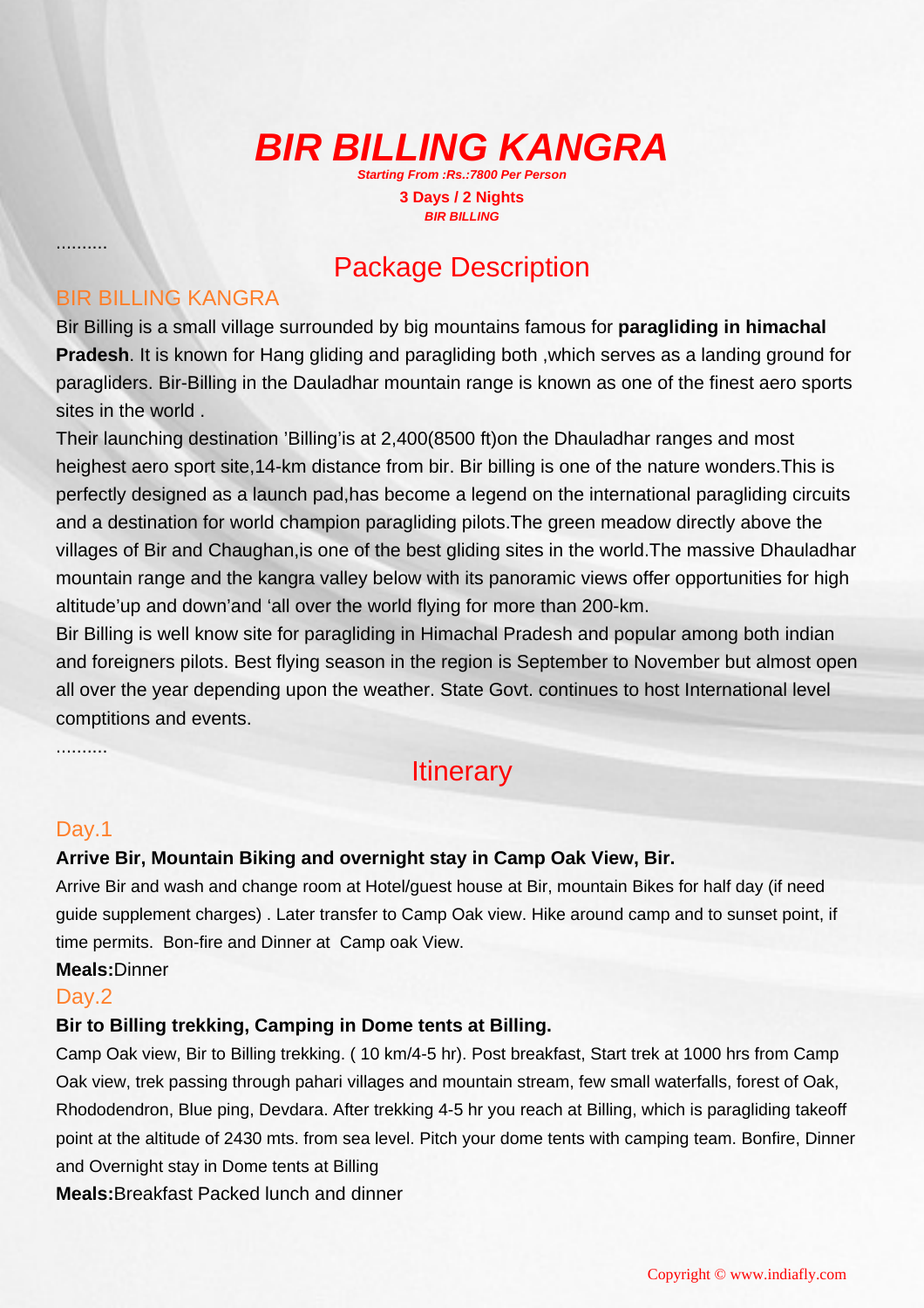#### Day.3

#### **Paragliding and departure**

Morning paragliding session of 15 to 30 min, land at Bir paragliding landing area. Walk to hotel for breakfast. Later leisure time to explore Bir Tibetan colony area, monastery and Departure Meal Plan **Meals:**Breakfast

..........

### **Inclusions**

**\***Accommodation for 01 night at Camp Oak View, Bir and 01 night stay at Billing in dome tents on twin/triple sharing basis. .

**\***Mountain Bikes for half day..

**\***Wash and change room at Bir on day 1, if reach early at Bir. .

**\***Bir to Billing trekking on day 2. .

**\***Trek start at 1100 hrs on day 2, Guide for Bir to Billing trekking. .

**\***Paragliding session of 15-30 min on day 3. .

**\***Bon-fire on both nights with light music. .

**\***Paragliding sessions of 15-30 mins. .

**\***Meals as (02 Breakfast + 01 Luch + 02 Dinner) .

**\***Sleeping bags, mattress and dome tents provided for stay at Billing at 1700 hrs. .

**\***Dry pit toilets at Billing, no electricity at Billing on day 2 camping (only solar lamps) .

..........

..........

### **Exclusions**

**\***Transportation. .

**\***Wash and change of day 3 and mountain biking guide as supplement. .

**\***Travel insurance covering medical evacuation, hospitalization, baggage insurance and trip cancellation. .

**\***Any meals other than specified in the program. .

**\***Any en-route or personal expenses such as alcoholic & non alcoholic beverages, telephone calls, tips & gratuities, laundry etc...

**\***Paragliding weight limit is 15-95 kg, if weight is between 95-115 kg the paragliding team charge INR 500/- extra and also decide it at the time of paragliding, depending upon fitness of person. . **\***Videography of Paragliding, Personal equipment for trek like clothes, shoes, day packs, personal medical kit etc. However, light weight carry-mattresses with sleeping bags will be provided by us inside the tents during the trek. .

**\***Any exigency expenses caused by or liability for disturbance in trip program due to circumstances beyond our normal control. Such as airline delays, road blocks, vehicle malfunctions, weather conditions, sickness, natural disasters, riots etc..

# Hotel Details & Price

| <b>Hotel Name</b> | Stai | <b>CONTINUES</b><br><b>Fwin Sharing</b> | Child With Bed | Child Without Bed |
|-------------------|------|-----------------------------------------|----------------|-------------------|
| $\sim$<br>Camc    |      | ממר<br>D-                               | 10.U           | . J. J            |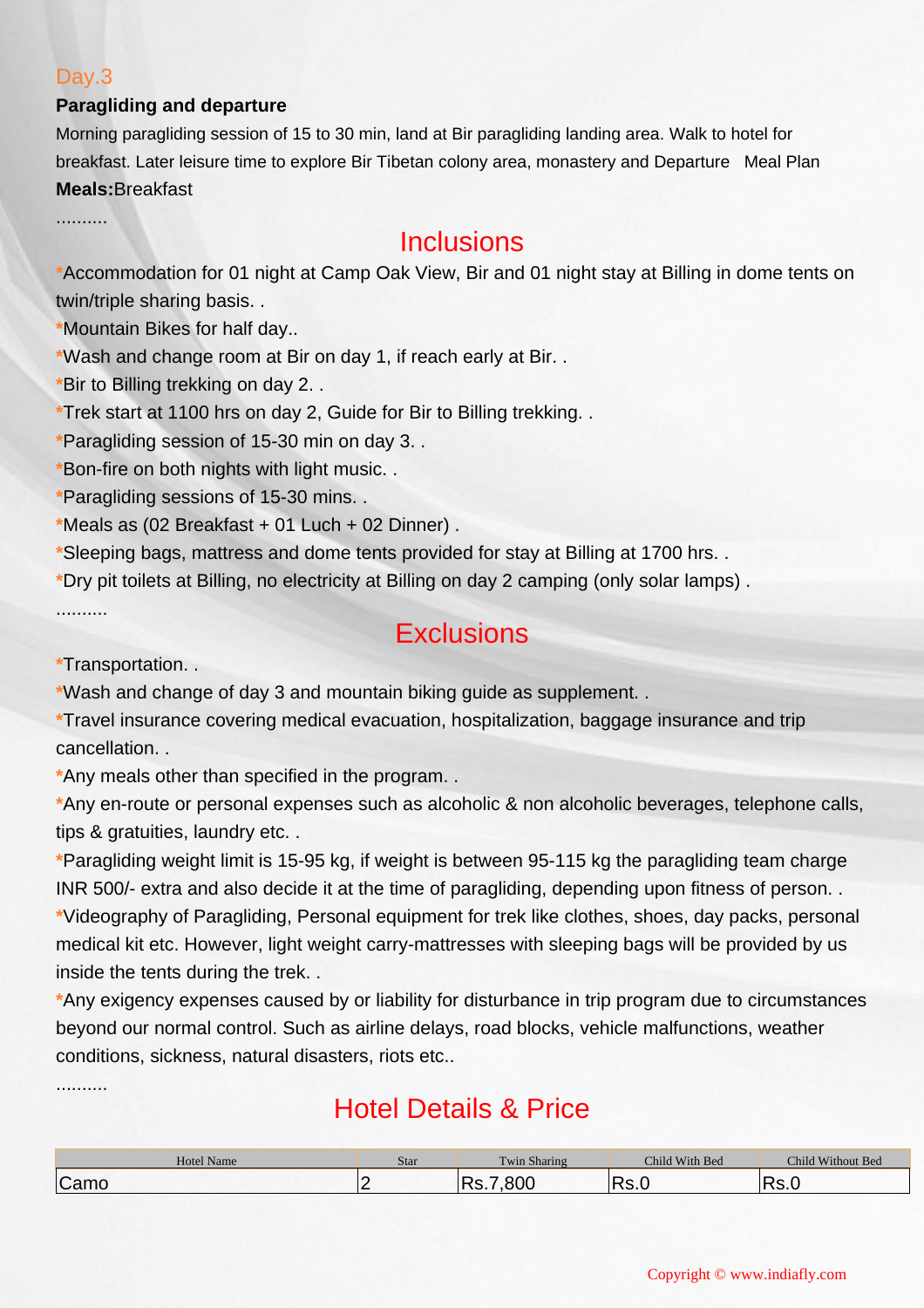**Highlights** 

**\***Paragliding,Hiking,Camping.

..........

..........

..........

**Sightseeing** 

### Paragliding,Hiking,Camping

Paragliding,Hiking,Camping



## Terms & Conditions

**\***Check in time is 1200 hrs and Check out time is 1100 AM. Early check-in / late check-out are subject to Availability..

**\***All confirmations are subject to availability at the time of booking. No change is permissible once tour is Started..

**\***This proposal is valid for the said dates/months; prices are subject to change without prior notice. **\***Any damages caused to the hotel rooms / coach during your stay, shall be borne by the concerned Passengers.

**\***The company shall not accept any liability or responsibility for any damages, loss of baggage, loss, injury, accident, death, breakdown or irregularity, which may occur in carrying out tour arrangements due to weather conditions, strikes, war, quarantine or any other cause whatsoever and all such loss or expenses must be borne by the passengers.

**\***There are no refunds for any services i.e. meals, sightseeing, etc. not utilized on your tour. **\***On days when certain attractions, sights, monuments, museums, etc. are closed, the Tour Manager Reserves the right to amend the Itinerary / cancel the visit.

**\***The above cost is valid for a minimum of two people travelling together..

**\***2.5% bank charges would be levied on all payments made by credit card.

**\***Rates are not valid during the festivals, fairs, special events, Higher Rates will apply peak period, blackout dates, Carnival etc.

**\***Above is a tentative proposed itinerary. Final itinerary will be given after confirmation of the tour programmed..

**\***The above quotation has been based on specific hotels. In case the hotel rooms are not available as specified above the alternate hotels will be suggested. The difference in cost is payable extra. **\***Service and other taxes mentioned above are as per prevailing rates from Govt Of India. Should there be any changes in it, the same will be notified and levied accordingly..

**\***Any cost arising due to natural calamities like, landslides, road blockage, political disturbances (strikes), etc (to be borne by the client, which is directly payable on the spot)..